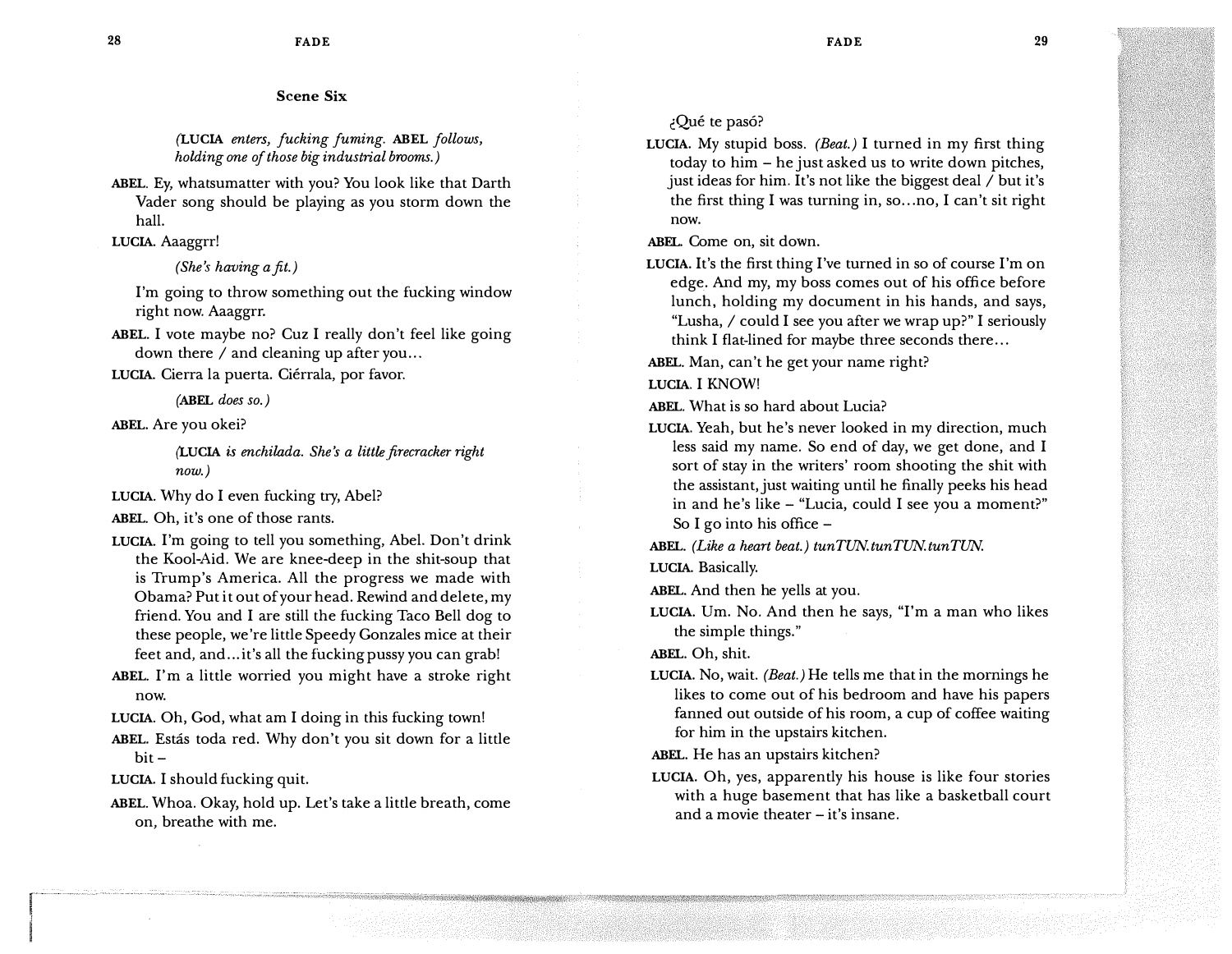- **ABEL**. Man. These fucking people.
- LUCIA. I know. But listen to this, apparently he likes his Variety and his Hollywood Reporter and Wall Street Journal and whatever else fanned out in a certain kind of order and his maid, Carmen, hasn't been doing it the proper way. Or she's inconsistent about it. And he's been very clear about this request. And it makes him very angry - in fact, it ruins the rest of his day to know that he is being ignored. "I feel as if she's mocking me," he says.
- ABEL. Eso dijo?
- LUCIA. Yeah. He literally thinks he's being mocked if you don't organize the papers and fan them out exactly how he wants. Apparently Carmen failed to even have any of the papers there at all this morning and the man blew his lid. Something big went down. He almost fired Carmen or something.
- ABEL. These fucking people, man.
- LUCIA. But his wife was like, "No, John! She's the best maid we've ever had. She does windows without me having to ask her. / Please work this out with her." Like in tears and everything.
- ABEL. Pinches gringos...
- LUCIA. And John, my boss, is magnanimous, right? He is just and fair and tells his wife, "Well, if you can get her to understand that she has to fan out the periodicals / exactly as I indicate, then she can stay."

ABEL. Periodicals. Shut up "periodicals."

LUCIA. But then the wife, who apparently has like a condition, bursts into even more tears and says, "But she doesn't speak English, John. How will I ever do that?!" And my boss is like, "Must I solve everything?!"

ABEL. The burden of the White man.

LUCIA. Abel. THIS is why I'm sitting in his office.

 $(ABEL \ doesn't get it.)$ 

He wants me to call Carmen and explain to her about the magazines.